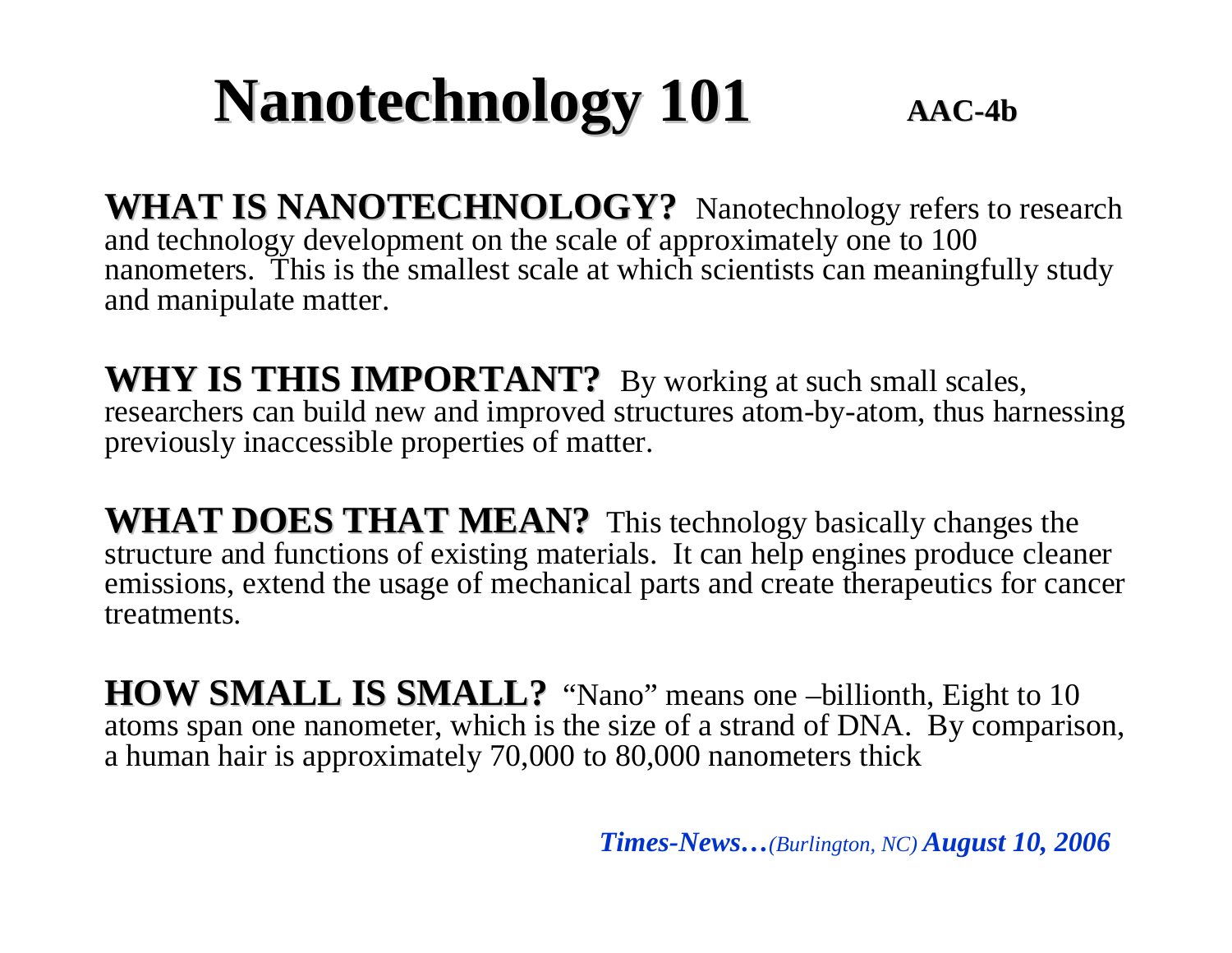



## **NCA&TSU/UNCG Joint School of Nanoscience and Nanoengineering (JSNN)**

# **South Campus Gateway University Research Park January 2007**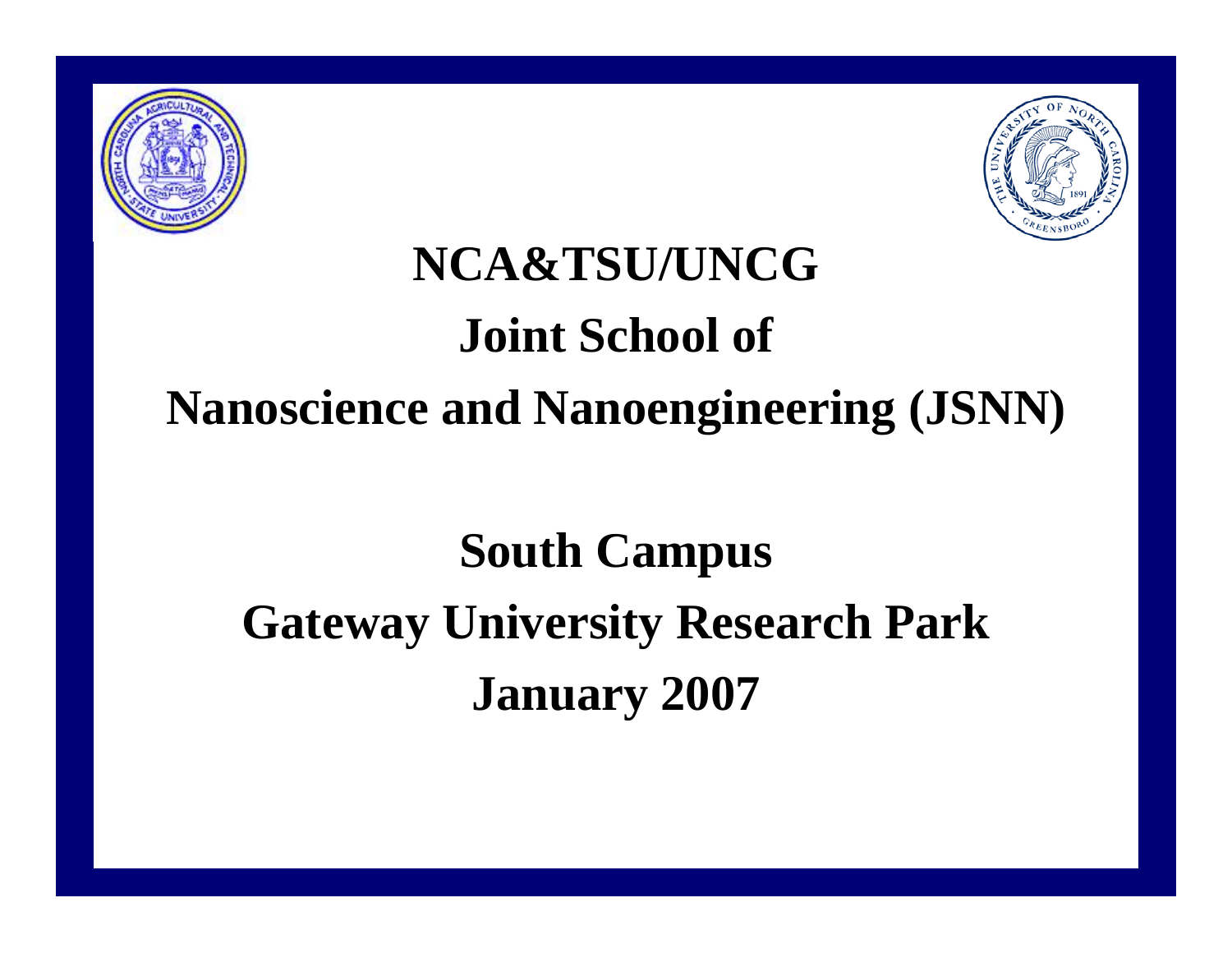# **Description of Joint School of Nanoscience and Nanoengineering**

- ¾ Programs
- ¾ Personnel
- ¾ Administrative Structure
- ¾ Academic Departments
- ¾ Physical Facilities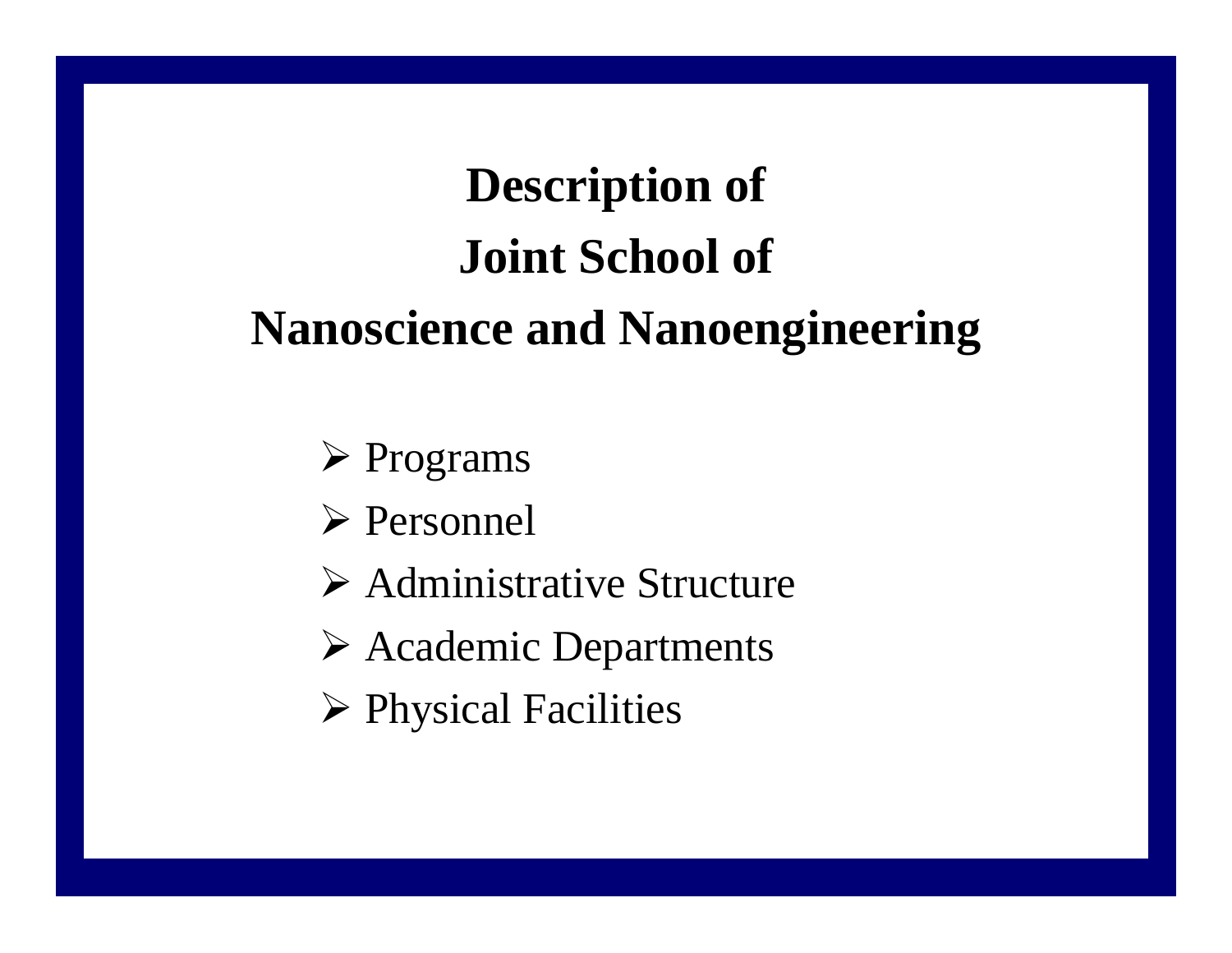## **JSNN PROGRAMS**

Interdisciplinary Ph.D. in Nanoscience

Professional Science Master's Degree (M.S.)

- Basic and Applied Research
- **Execute Development**
- **❖ Undergraduate Education**

### $\div$  K-12 Education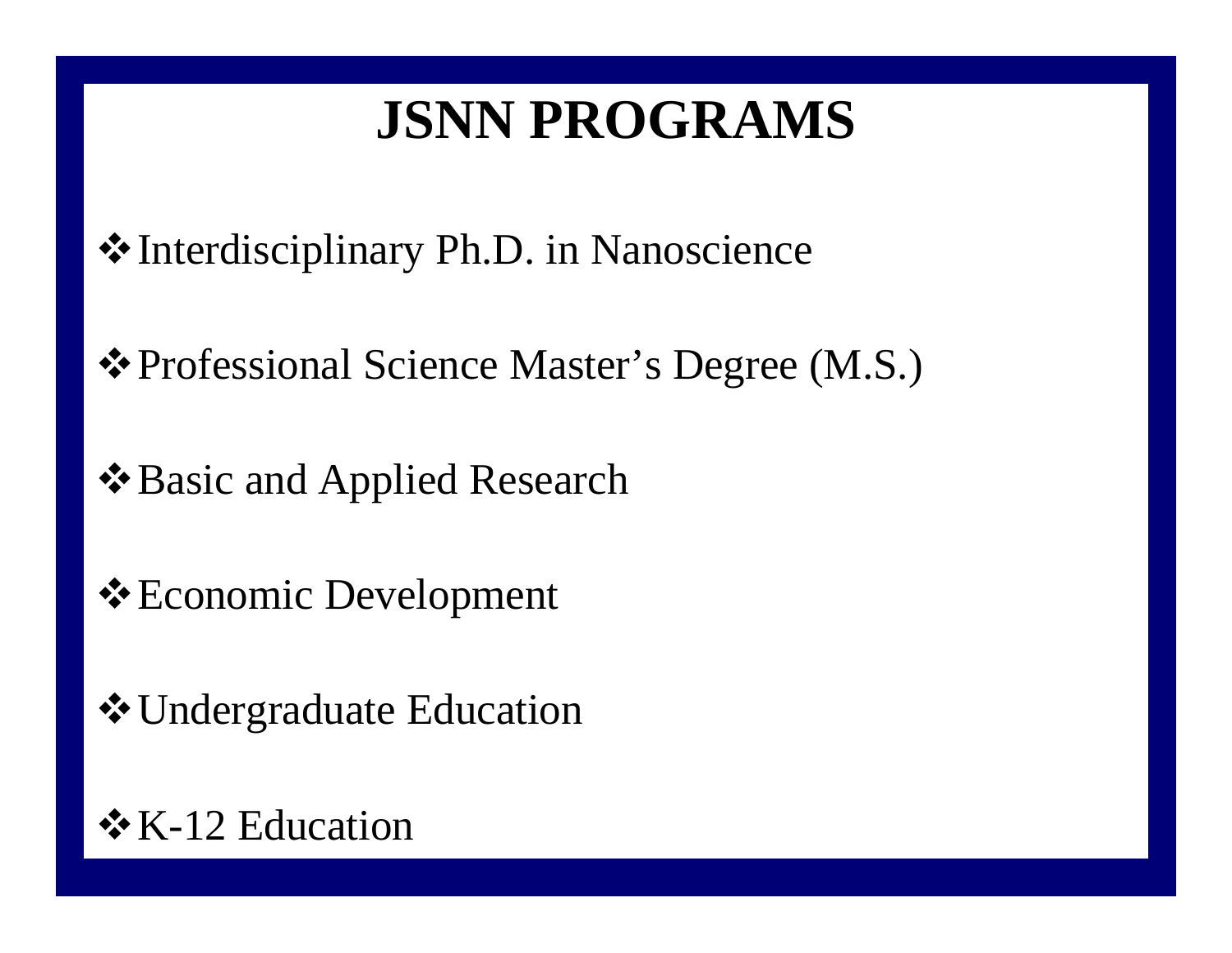### **JSNN PERSONNEL**

#### $\cdot$ Dean

- $\frac{1}{2}$ Tenured/Tenure Track Faculty
- $\frac{1}{2}$ Graduate Students (Doctoral and Masters)
- $\frac{1}{2}$ **Staff** 
	- Administrative
	- Laboratory Technicians
	- Maintenance
	- Accountant
	- Economic Development Coordinator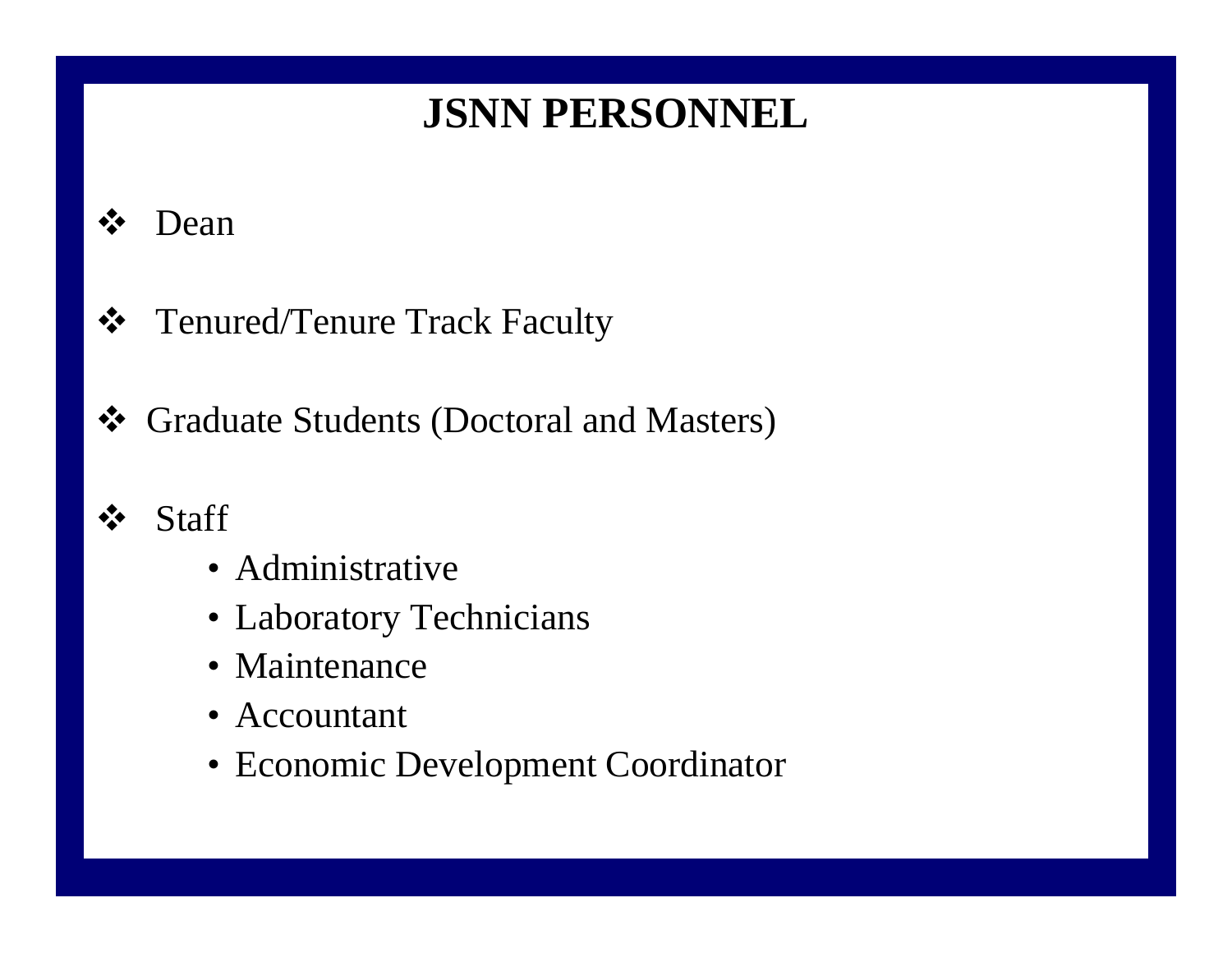### **JSNN ADMINISTRATIVE/GOVERNANCE JSNN ADMINISTRATIVE/GOVERNANCE STRUCTURE STRUCTURE**

**Inter-university Coordinating Council**

Chief Academic Officers (NCA&TSU/UNCG)

Chief Research Officers (NCA&TSU/UNCG)

Deans, Graduate School (NCA&TSU/UNCG)

Deans, College of Arts and Sciences (NCA&TSU/UNCG)

Dean, College of Engineering (NCA&TSU)

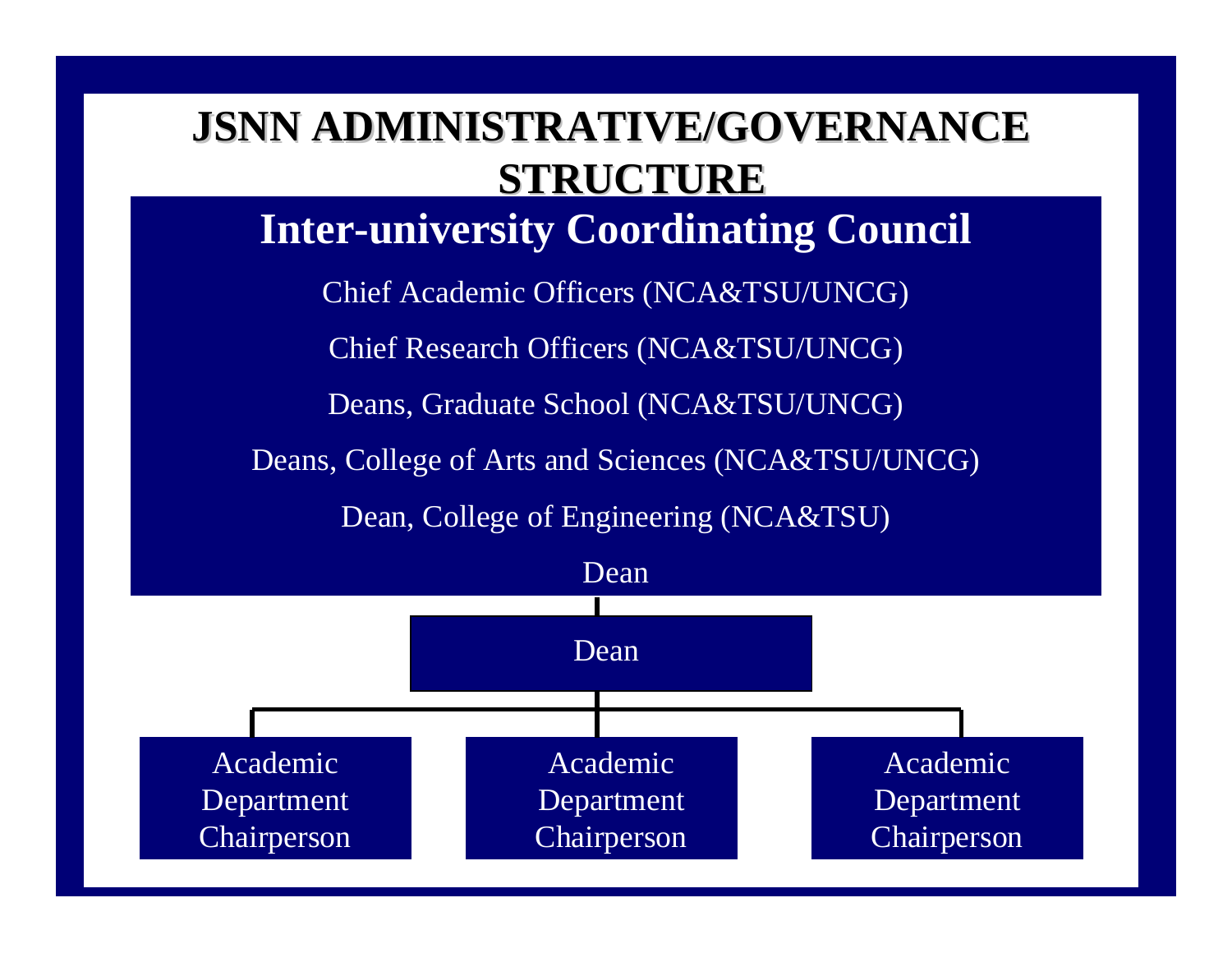### **ACADEMIC DEPARTMENTS**

- Nanobioscience
- Nanobiotechnology
- Environmental Nanoscience

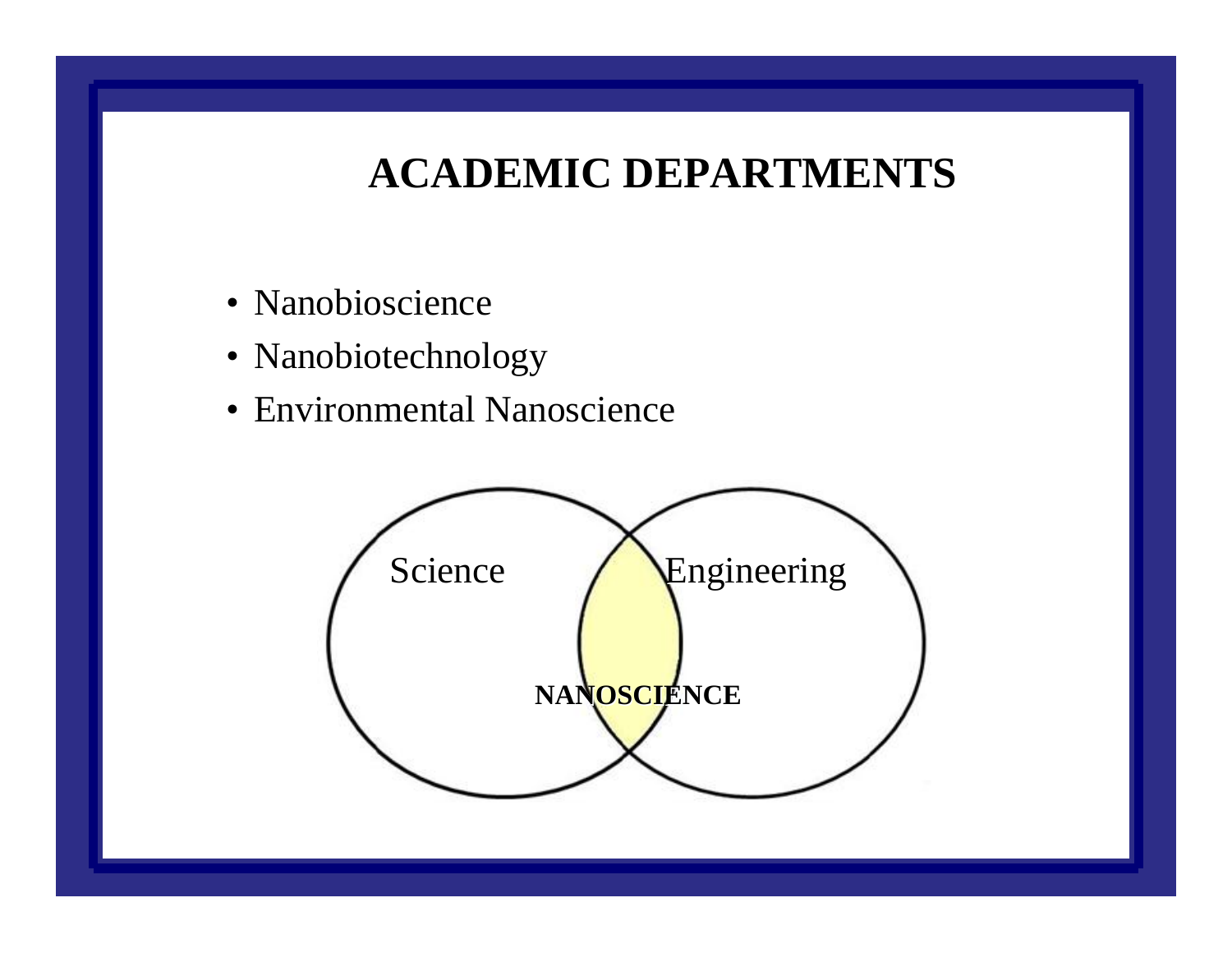## **JSNN PHYSICAL FACILITIES**

- Nanoscience Building (\$50 Million) Spring/Fall 2011
- Core Laboratory Building (\$10 Million) Spring/Fall 2009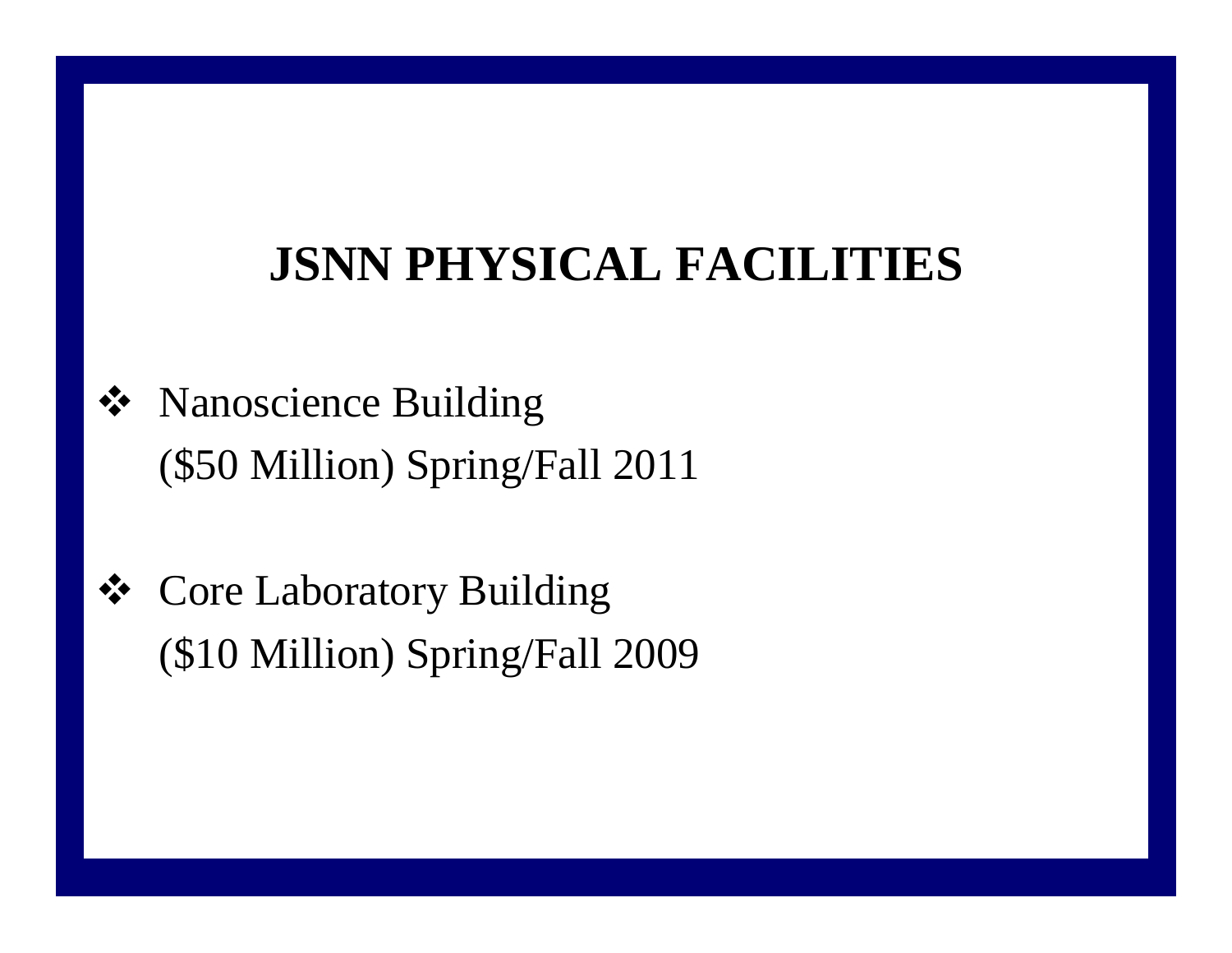## **JSNN BUDGET REQUEST**

|                             | 2007        | 2008        | 2009         | 2010      | Total                       |
|-----------------------------|-------------|-------------|--------------|-----------|-----------------------------|
| Capital                     | \$5,018,900 | \$7,528,350 | \$37,641,750 |           | \$50,189,000                |
| Equipment NR                |             | \$4,000,000 | \$4,000,000  |           | \$8,000,000                 |
| Program<br><b>Support</b> R | \$2,919,500 | \$1,419,500 | \$1,742,000  | \$831,000 | \$6,912,000<br>\$65,101,000 |

NR: non-recurring

R: recurring